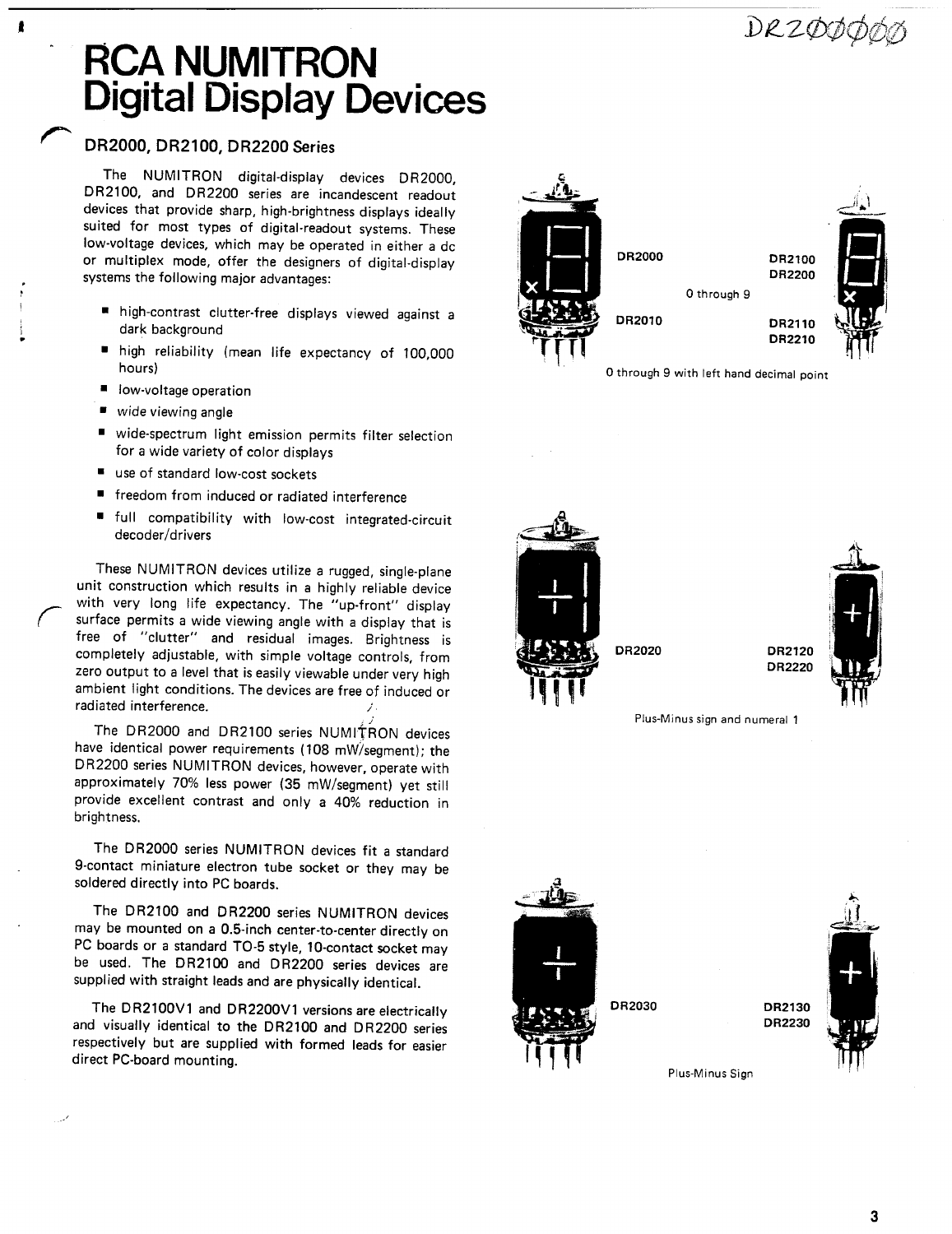## NUMITRON Digital Display Devices

**Characteristics** 

|                                                           |                       | DR2100           | <b>DR2200</b>         |    |
|-----------------------------------------------------------|-----------------------|------------------|-----------------------|----|
|                                                           | <b>DR2000</b>         | DR2100V1         | DR2200V1              |    |
| Electrical                                                | <b>Series</b>         | <b>Series</b>    | Series                |    |
| Recommended dc Segment Voltage Range                      | $3.5 \text{ to } 5.0$ | $3.5$ to $5.0$   | $1.5 \text{ to } 3.0$ | V  |
| DC Segment Voltage                                        | 4.5                   | 4.5              | 2.5                   | v  |
| Segment Current @ Rated Voltage                           | 24                    | 24               | 14                    | mA |
| Segment Dissipation                                       | 108                   | 108              | 35                    | mW |
| Mean Life Expectancy (at 95% confidence)                  | 100,000               | 100,000          | 100,000               | h  |
| Visual                                                    |                       |                  |                       |    |
| Viewing Angle (included angle) $\ldots$                   | $140^\circ$           | 120 <sup>o</sup> | $120^{\circ}$         |    |
| Segment Luminance (typ.)                                  | 7000                  | 7000             | 4000                  | fL |
| Contrast Ratio                                            | 30:1                  | 30:1             | 30:1                  |    |
| Response Times:                                           |                       |                  |                       |    |
| Ascent to Visibility (typ.)                               | 15                    | 15               | 8                     | ms |
| Descent to 50% of Luminance $\ldots \ldots \ldots \ldots$ | $20$                  | $<$ 20           | $<$ 10                | ms |
| Maximum Segment Deflection From a<br>Straight Line        | 0.005                 | 0.004            | 0.004                 | in |



Fig.l- **Segment luminance characteristics** Fig. 2 - Segment Current vs. Segment Voltage



Hardware and Accessories

### Sockets Filters

- centers) and P460 (standard) Panelgraphic Corp., West Caldwell, N.J. 07006
- \*Cinch Mfg. Co., 121-51-00-040 (standard) Chromafilter CF-131: Anti-Reflection Filters

TO-5 10-contact Types

- 
- $*$  Cinch Mfg. Co., 133-99-92-054
	- 133-99-92-065 (Spread-Lead Type) DR2000 Series

Noval 9-contact Types **Polaroid Corp., Cambridge Mass. 02139** DR2000 Series Circular Polarizer:

\* Methode Electronics, Inc., M8610 (For 0.8-inch Standard Standard and Diffused Surface for Broader Stroke

Plastic Light Shield to Reduce Side Reflections ■ Methode Electronics, Inc., M8620 DR2100, DR2200 Series<br>■ Cinch Mfg. Co., 133-99-92-054 DR2100, DR2200 DR23000 **·** RCA DS3001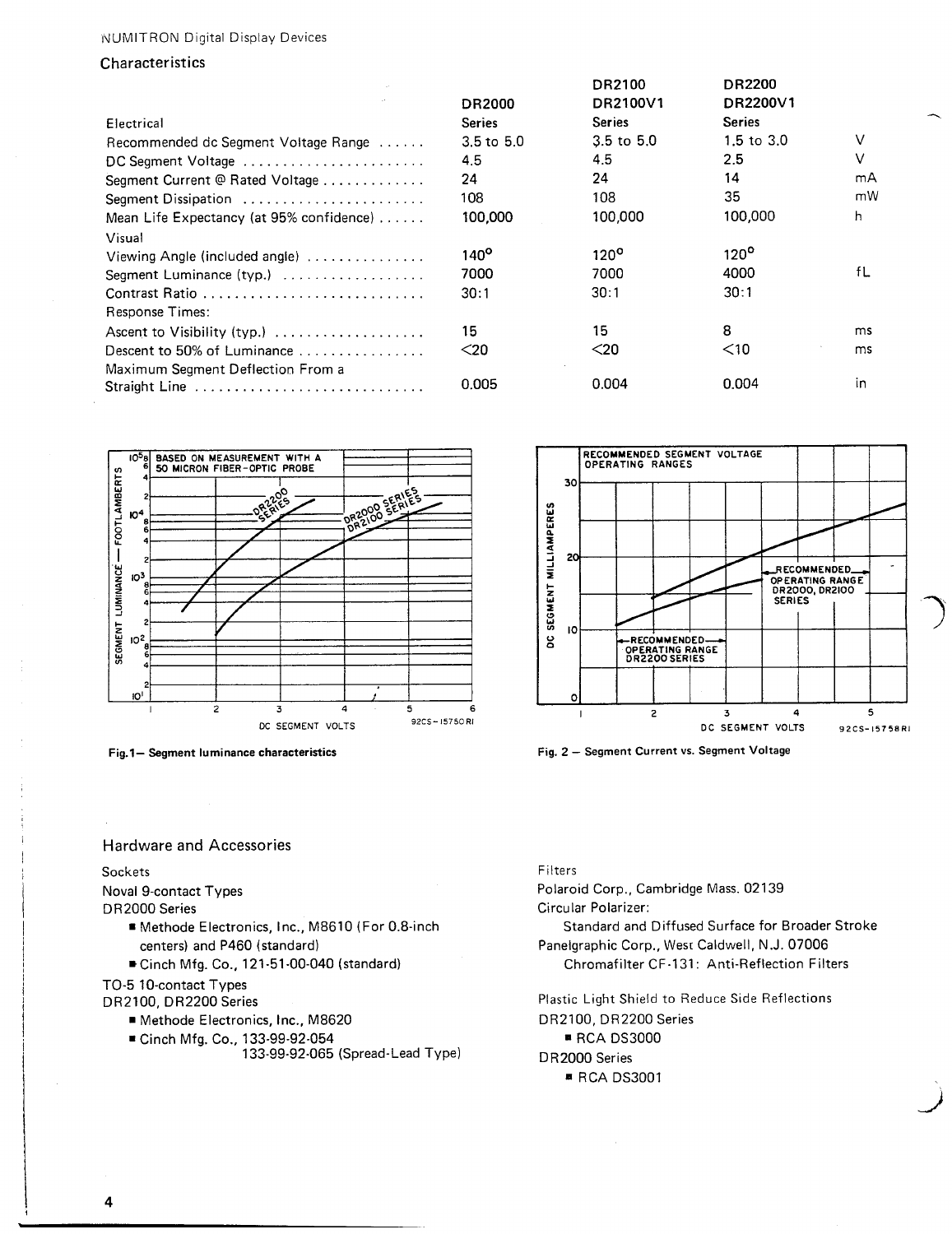

 $t_H$  = Horizontal center line of display (dimension F) with pin No. 3 toward viewer. Segment "G" is 0.030" above  $t_H$ .  $\mathbf{\mathfrak{C}}_{V}$  = Vertical center line of device

On DR2100 and DR2200 series vertical center line of display coincides with vertical center line of device. Dimensions in parentheses are in millimeters and are derived from the basic inch dimensions as indicated.

|                 |                                          | <b>Segment Designations A-H</b> |                |           |           |                        |    |     |           |     |  |
|-----------------|------------------------------------------|---------------------------------|----------------|-----------|-----------|------------------------|----|-----|-----------|-----|--|
|                 |                                          |                                 |                |           |           | <b>Base Pin Number</b> |    |     |           |     |  |
| <b>Display</b>  | <b>Type</b>                              | 1                               | $\overline{2}$ | 3         | 4         | 5                      | 6  | 7   | 8         | 9   |  |
|                 | DR2000<br>DR2100<br><b>DR2200</b>        | <b>NC</b>                       |                | E         | D         | C                      | G  | A   | B         | F   |  |
| with<br>decimal | DR2010<br><b>DR2110</b><br><b>DR2210</b> | н                               | COMMON         | E         | D         | C                      | G  | A   | B         | F   |  |
| $+$             | DR2020<br>DR2120<br>DR2220               | NC.                             |                | <b>NC</b> | <b>NC</b> | <b>NC</b>              | D  | B   | C         | A   |  |
| $+$             | DR2030                                   | <b>NC</b>                       |                | <b>NC</b> | <b>NC</b> | <b>NC</b>              | B  | NC. | A         | NC. |  |
| $+$             | DR2130<br>DR2230                         | <b>NC</b>                       |                | <b>NC</b> | NC        | NC                     | NC | B   | <b>NC</b> | A   |  |

 $NC = no$  connection  $-$  may be used as tie point.